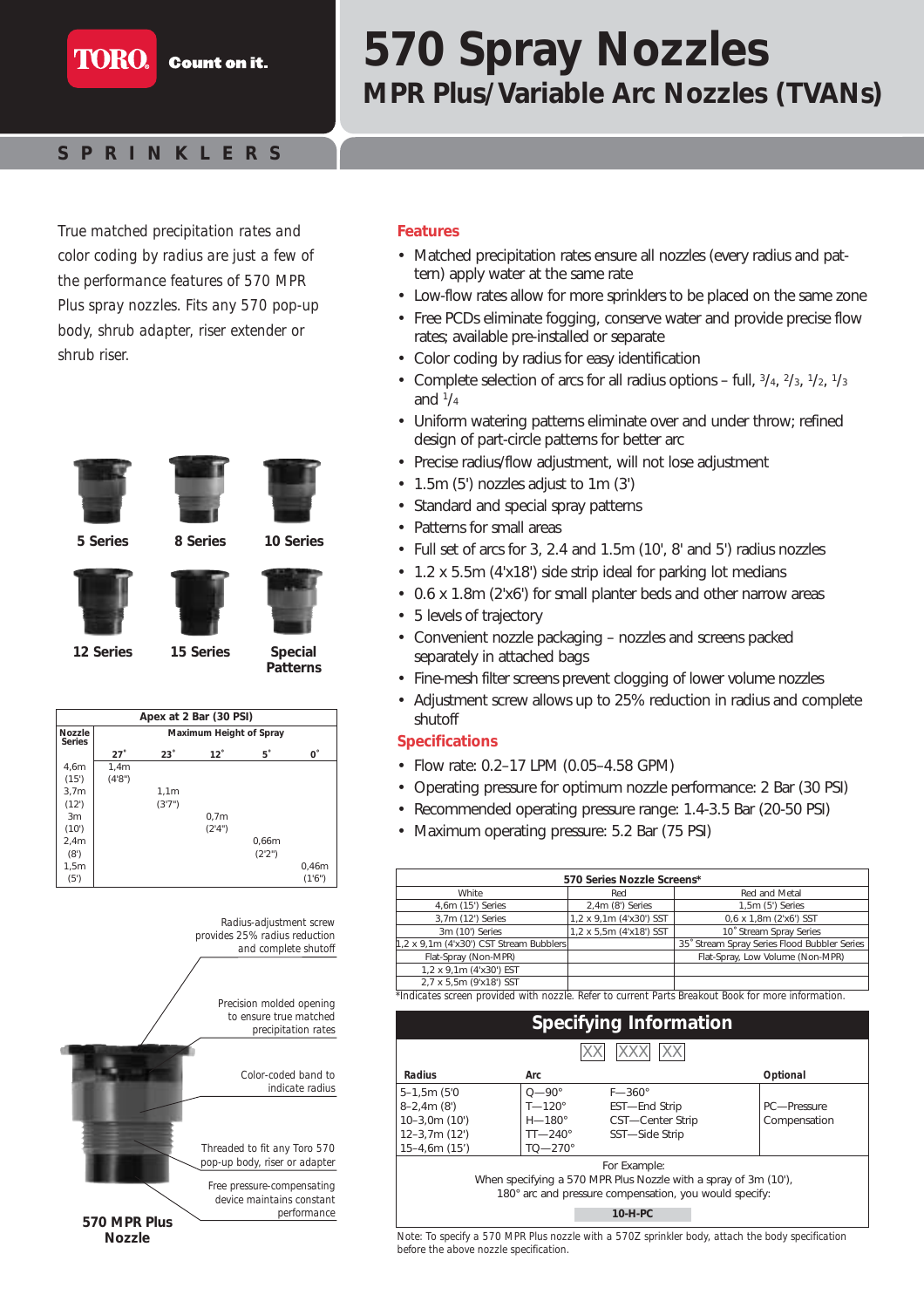## *570 MPR Plus Spray Nozzles*

| 5 Series with 0° Trajectory - Metric | red (             |                 |                                  |             |             |
|--------------------------------------|-------------------|-----------------|----------------------------------|-------------|-------------|
| Nozzle<br>Radius                     | Bar               | Pressure<br>kPa | Kq/cm <sup>2</sup>               | Flow<br>LPM | Radius<br>m |
| $5-Q$                                | 1.5               | 150             | 1.53                             | 0,22        | 1.3         |
| 1/4                                  | 2,0               | 200             | 2,04                             | 0,33        | 1,5         |
|                                      | 2,5               | 250             | 2,55                             | 0,41        | 1,6         |
|                                      | 3,0               | 300             | 3,06                             | 0,49        | 1,7         |
|                                      | 3,5               | 350             | 3,57                             | 0,58        | 1,8         |
| $5-Q-PC$                             | 2,07-2,76 207-276 |                 | 2,11-2,82 0,34                   |             | 1,5         |
|                                      | 2,76-5,18 276-518 |                 | 2,82-5,28 0,38                   |             | 1,5         |
| $5 - T$                              | 1,5               | 150             | 1,53                             | 0,30        | 1,3         |
| 1/3                                  | 2,0               | 200             | 2,04                             | 0,44        | 1,5         |
|                                      | 2,5               | 250             | 2,55                             | 0,55        | 1,6         |
|                                      | 3,0               | 300             | 3,06                             | 0,66        | 1,7         |
|                                      | 3,5               | 350             | 3,57                             | 0,77        | 1,8         |
| 5-T-PC                               | 2.07-2.76         | 207-276         | 2,11-2,82                        | 0,45        | 1,5         |
|                                      | 2,76-5,18 276-518 |                 | 2,82-5,28 0,49                   |             | 1,5         |
| $5-H$                                | 1,5               | 150             | 1,53                             | 0,44        | 1,3         |
| 1/2                                  | 2,0               | 200             | 2,04                             | 0,69        | 1,5         |
|                                      | 2.5               | 250             | 2.55                             | 0,81        | 1,6         |
|                                      | 3,0               | 300             | 3,06                             | 0,92        | 1,7         |
|                                      | 3,5               | 350             | 3,57                             | 1,03        | 1,8         |
| 5-H-PC                               | 2,07-2,76 207-276 |                 | 2,11-2,82 0,68                   |             | 1,5         |
|                                      | 2,76-5,18         | 276-518         | 2,82-5,28 0,76                   |             | 1,5         |
| $5-TT$                               | 1.5               | 150             | 1,53                             | 0,63        | 1,3         |
| 2/3                                  | 2,0               | 200             | 2,04                             | 0,91        | 1,5         |
|                                      | 2,5               | 250             | 2,55                             | 1,06        | 1,6         |
|                                      | 3,0               | 300             | 3,06                             | 1,20        | 1,7         |
|                                      | 3.5               | 350             | 3.57                             | 2,03        | 1,8         |
| 5-TT-PC                              | 2,07-2,76         | 207-276         | 2,11-2,82 0,87                   |             | 1,5         |
|                                      | 2,76-5,18 276-518 |                 | 2,82-5,28                        | 1,02        | 1,5         |
| $5-TQ$                               | 1.5               | 150             | 1,53                             | 0,82        | 1,3         |
| 3/4                                  | 2,0               | 200             | 2,04                             | 1,06        | 1,5         |
|                                      | 2,5               | 250             | 2,55                             | 1,22        | 1,6         |
|                                      | 3,0               | 300             | 3,06                             | 1,37        | 1,7         |
|                                      | 3,5               | 350             | 3,57                             | 2,03        | 1,8         |
| 5-TQ-PC                              | 2,07-2,76         | 207-276         | 2,11-2,82                        | 0,98        | 1,5         |
|                                      | 2,76-5,18 276-518 |                 | 2,82-5,28                        | 1,10        | 1.5         |
| $5-F$                                | 1,5               | 150             | 1,53                             | 1,03        | 1,3         |
|                                      | 2,0               | 200             | 2,04                             | 1,39        | 1,5         |
|                                      | 2,5               | 250             | 2,55                             | 1,60        | 1,6         |
|                                      | 3,0               | 300             | 3,06                             | 1,81        | 1,7         |
|                                      | 3,5               | 350             | 3,57                             | 2,03        | 1,8         |
| 5-F-PC                               |                   |                 | 2,07-2,76 207-276 2,11-2,82 1,33 |             | 1,5         |
|                                      |                   |                 | 2,76-5,18 276-518 2,82-5,28 1,48 |             | 1,5         |
|                                      |                   |                 |                                  |             |             |

| red (      |                  | 8 Series with 5° Trajectory - Metric |                 |                                  |             | green       | 10 Series with 12° Trajectory - Metric |                   |                   |                                  |             | blue           |
|------------|------------------|--------------------------------------|-----------------|----------------------------------|-------------|-------------|----------------------------------------|-------------------|-------------------|----------------------------------|-------------|----------------|
| adius<br>m | Nozzle<br>Radius | Bar                                  | Pressure<br>kPa | Kq/cm <sup>2</sup>               | Flow<br>LPM | Radius<br>m | Nozzle<br>Radius                       | Bar               | Pressure<br>kPa   | Kg/cm <sup>2</sup>               | Flow<br>LPM | Radi<br>m      |
| 1,3        | $8 - Q$          | 1,5                                  | 150             | 1,53                             | 0,69        | 2,2         | $10-Q$                                 | 1,5               | 150               | 1,53                             | 1,20        | 2,8            |
| 1,5        | 1/4              | 2,0                                  | 200             | 2,04                             | 0,88        | 2,4         | 1/4                                    | 2,0               | 200               | 2,04                             | 1,48        | 3,0            |
| 1,6        |                  | 2,5                                  | 250             | 2,55                             | 0,96        | 2,5         |                                        | 2,5               | 250               | 2,55                             | 1,75        | 3,2            |
| 1,7        |                  | 3,0                                  | 300             | 3,06                             | 1,02        | 2,6         |                                        | 3,0               | 300               | 3,06                             | 2,03        | 3,5            |
| 1,8        |                  | 3,5                                  | 350             | 3,57                             | 1,11        | 2,8         |                                        | 3,5               | 350               | 3,57                             | 2,30        | 3,7            |
| 1,5        | 8-Q-PC           | 2,07-2,76                            | 207-276         | 2,11-2,82 0,83                   |             | 2,4         | 10-Q-PC                                |                   | 2,07-2,76 207-276 | 2,11-2,82                        | 1,25        | 3,0            |
| 1,5        |                  |                                      |                 | 2,76-5,18 276-518 2,82-5,28 0,95 |             | 2,4         |                                        |                   |                   | 2,76-5,18 276-518 2,82-5,28      | 1,40        | 3 <sub>c</sub> |
| 1,3        | $8 - T$          | 1,5                                  | 150             | 1,53                             | 0,92        | 2,2         | $10 - T$                               | 1,5               | 150               | 1,53                             | 1,66        | 2,8            |
| 1,5        | 1/3              | 2,0                                  | 200             | 2,04                             | 1,11        | 2,4         | 1/3                                    | 2,0               | 200               | 2,04                             | 1,93        | 3,0            |
| 1,6        |                  | 2,5                                  | 250             | 2,55                             | 1,28        | 2,5         |                                        | 2,5               | 250               | 2,55                             | 2,28        | 3,2            |
| 1,7        |                  | 3,0                                  | 300             | 3,06                             | 1,42        | 2,6         |                                        | 3,0               | 300               | 3,06                             | 2,59        | 3,5            |
| 1,8        |                  | 3,5                                  | 350             | 3,57                             | 1,53        | 2,8         |                                        | 3,5               | 350               | 3,57                             | 2,87        | 3,7            |
| 1,5        | 8-T-PC           | 2,07-2,76 207-276                    |                 | 2,11-2,82                        | 1,10        | 2,4         | 10-T-PC                                |                   |                   | 2,07-2,76 207-276 2,11-2,82      | 1,67        | 3 <sub>c</sub> |
| 1,5        |                  |                                      |                 | 2,76-5,18 276-518 2,82-5,28 1,33 |             | 2,4         |                                        |                   |                   | 2,76-5,18 276-518 2,82-5,28      | 1,89        | 3,C            |
| 1,3        | $8-H$            | 1,5                                  | 150             | 1,53                             | 1,49        | 2,3         | $10-H$                                 | 1,5               | 150               | 1,53                             | 2,34        | 2,8            |
| 1,5        | 1/2              | 2,0                                  | 200             | 2,04                             | 1,84        | 2,4         | 1/2                                    | 2,0               | 200               | 2,04                             | 2,65        | 3,0            |
| 1,6        |                  | 2,5                                  | 250             | 2,55                             | 2,08        | 2,5         |                                        | 2,5               | 250               | 2,55                             | 3,02        | 3,2            |
| 1,7        |                  | 3,0                                  | 300             | 3,06                             | 2,29        | 2,6         |                                        | 3,0               | 300               | 3,06                             | 3,40        | 3,4            |
| 1,8        |                  | 3,5                                  | 350             | 3,57                             | 2,48        | 2,8         |                                        | 3,5               | 350               | 3,57                             | 3,79        | 3,5            |
| 1,5        | 8-H-PC           |                                      |                 | 2,07-2,76 207-276 2,11-2,82 1,67 |             | 2,4         | 10-H-PC                                |                   |                   | 2,07-2,76 207-276 2,11-2,82 2,50 |             | 3,0            |
| 1,5        |                  |                                      |                 | 2,76-5,18 276-518 2,82-5,28 1,89 |             | 2,4         |                                        |                   |                   | 2,76-5,18 276-518 2,82-5,28      | 2,84        | 3,0            |
| 1,3        | $8-TT$           | 1,5                                  | 150             | 1,53                             | 2,21        | 2,2         | $10 - TT$                              | 1,5               | 150               | 1,53                             | 2,86        | 2,8            |
| 1,5        | 2/3              | 2,0                                  | 200             | 2,04                             | 2,60        | 2,4         | 2/3                                    | 2,0               | 200               | 2,04                             | 3,57        | 3,0            |
| 1,6        |                  | 2,5                                  | 250             | 2,55                             | 2,89        | 2,5         |                                        | 2,5               | 250               | 2,55                             | 3,98        | 3,1            |
| 1,7        |                  | 3,0                                  | 300             | 3,06                             | 3,13        | 2,6         |                                        | 3,0               | 300               | 3,06                             | 4,28        | 3,3            |
| 1,8        |                  | 3,5                                  | 350             | 3,57                             | 3,35        | 2,8         |                                        | 3,5               | 350               | 3,57                             | 4,53        | 3,4            |
| 1,5        | 8-TT-PC          | 2,07-2,76 207-276                    |                 | 2,11-2,82 2,23                   |             | 2,4         | 10-TT-PC                               |                   |                   | 2,07-2,76 207-276 2,11-2,82      | 3,40        | 3,0            |
| 1,5        |                  |                                      |                 | 2,76-5,18 276-518 2,82-5,28 2,65 |             | 2,4         |                                        |                   |                   | 2,76-5,18 276-518 2,82-5,28      | 3,79        | 3,0            |
| 1,3        | 8-TQ             | 1,5                                  | 150             | 1,53                             | 2,47        | 2,2         | $10 - TQ$                              | 1,5               | 150               | 1,53                             | 3,25        | 2,8            |
| 1,5        | 3/4              | 2,0                                  | 200             | 2,04                             | 2,83        | 2,4         | 3/4                                    | 2,0               | 200               | 2,04                             | 3,85        | 3,0            |
| 1,6        |                  | 2,5                                  | 250             | 2,55                             | 3,11        | 2,5         |                                        | 2,5               | 250               | 2,55                             | 4,32        | 3,1            |
| 1,7        |                  | 3,0                                  | 300             | 3,06                             | 3,35        | 2,6         |                                        | 3,0               | 300               | 3,06                             | 4,74        | 3,3            |
| 1,8        |                  | 3,5                                  | 350             | 3,57                             | 3,54        | 2,8         |                                        | 3,5               | 350               | 3,57                             | 5,15        | 3,4            |
| 1,5        | 8-TQ-PC          | 2,07-2,76 207-276                    |                 | 2,11-2,82                        | 2,42        | 2,4         | 10-TQ-PC                               | 2,07-2,76 207-276 |                   | 2,11-2,82                        | 3,75        | 3 <sub>c</sub> |
| 1,5        |                  | 2,76-5,18 276-518                    |                 | 2,82-5,28 2,65                   |             | 2,4         |                                        |                   |                   | 2,76-5,18 276-518 2,82-5,28      | 4,13        | 3,0            |
| 1,3        | $8-F$            | 1,5                                  | 150             | 1,53                             | 2,97        | 2,2         | $10-F$                                 | 1,5               | 150               | 1,53                             | 4,45        | 2,7            |
| 1,5        |                  | 2,0                                  | 200             | 2,04                             | 3,69        | 2,4         |                                        | 2,0               | 200               | 2,04                             | 5,50        | 3,0            |
| 1,6        |                  | 2,5                                  | 250             | 2,55                             | 4,16        | 2,5         |                                        | 2,5               | 250               | 2,55                             | 5,92        | 3,1            |
| 1,7        |                  | 3,0                                  | 300             | 3,06                             | 4,58        | 2,6         |                                        | 3,0               | 300               | 3,06                             | 6,41        | 3,3            |
| 1,8        |                  | 3,5                                  | 350             | 3,57                             | 4,96        | 2,8         |                                        | 3,5               | 350               | 3,57                             | 7,07        | 3,4            |
| 1,5        | 8-F-PC           | 2,07-2,76 207-276                    |                 | 2,11-2,82                        | 3,22        | 2,4         | 10-FQ-PC                               |                   |                   | 2,07-2,76 207-276 2,11-2,82      | 5,04        | 3 <sub>c</sub> |
| 1,5        |                  |                                      |                 | 2,76-5,18 276-518 2,82-5,28 3,79 |             | 2,4         |                                        |                   |                   | 2,76-5,18 276-518 2,82-5,28 5,72 |             | 3 <sub>c</sub> |

| 10 Series with 12° Trajectory - Metric |                   |                 |                    |             |             |  |  |
|----------------------------------------|-------------------|-----------------|--------------------|-------------|-------------|--|--|
| Nozzle<br>Radius                       | Bar               | Pressure<br>kPa | Kq/cm <sup>2</sup> | Flow<br>LPM | Radius<br>m |  |  |
| $10-o$                                 | 1,5               | 150             | 1,53               | 1,20        | 2,8         |  |  |
| 1/4                                    | 2,0               | 200             | 2,04               | 1,48        | 3,0         |  |  |
|                                        | 2,5               | 250             | 2.55               | 1.75        | 3,2         |  |  |
|                                        | 3,0               | 300             | 3.06               | 2.03        | 3,5         |  |  |
|                                        | 3,5               | 350             | 3,57               | 2,30        | 3,7         |  |  |
| 10-Q-PC                                | 2,07-2,76         | 207-276         | 2,11-2,82          | 1.25        | 3.0         |  |  |
|                                        | 2,76-5,18         | 276-518         | 2,82-5,28          | 1,40        | 3,0         |  |  |
| $10 - T$                               | 1,5               | 150             | 1,53               | 1,66        | 2,8         |  |  |
| 1/3                                    | 2,0               | 200             | 2,04               | 1,93        | 3,0         |  |  |
|                                        | 2,5               | 250             | 2,55               | 2,28        | 3,2         |  |  |
|                                        | 3,0               | 300             | 3,06               | 2,59        | 3,5         |  |  |
|                                        | 3,5               | 350             | 3,57               | 2,87        | 3,7         |  |  |
| $10 - T - PC$                          | 2,07-2,76 207-276 |                 | 2,11-2,82          | 1,67        | 3,0         |  |  |
|                                        | 2,76-5,18         | 276-518         | 2,82-5,28          | 1,89        | 3,0         |  |  |
| $10-H$                                 | 1,5               | 150             | 1,53               | 2,34        | 2,8         |  |  |
| 1/2                                    | 2,0               | 200             | 2,04               | 2,65        | 3,0         |  |  |
|                                        | 2,5               | 250             | 2,55               | 3,02        | 3,2         |  |  |
|                                        | 3,0               | 300             | 3.06               | 3,40        | 3,4         |  |  |
|                                        | 3,5               | 350             | 3,57               | 3,79        | 3,5         |  |  |
| 10-H-PC                                | 2.07-2.76         | 207-276         | 2,11-2,82          | 2,50        | 3,0         |  |  |
|                                        | 2,76-5,18         | 276-518         | 2,82-5,28          | 2,84        | 3,0         |  |  |
| $10 - TT$                              | 1.5               | 150             | 1.53               | 2.86        | 2,8         |  |  |
| 2/3                                    | 2,0               | 200             | 2,04               | 3,57        | 3,0         |  |  |
|                                        | 2,5               | 250             | 2,55               | 3,98        | 3,1         |  |  |
|                                        | 3.0               | 300             | 3.06               | 4,28        | 3,3         |  |  |
|                                        | 3,5               | 350             | 3,57               | 4,53        | 3,4         |  |  |
| 10-TT-PC                               | 2.07-2.76 207-276 |                 | 2,11-2,82          | 3,40        | 3,0         |  |  |
|                                        | 2,76-5,18         | 276-518         | 2,82-5,28          | 3,79        | 3,0         |  |  |
| 10-TQ                                  | 1,5               | 150             | 1.53               | 3.25        | 2,8         |  |  |
| 3/4                                    | 2.0               | 200             | 2.04               | 3.85        | 3.0         |  |  |
|                                        | 2,5               | 250             | 2,55               | 4,32        | 3,1         |  |  |
|                                        | 3.0               | 300             | 3.06               | 4.74        | 3,3         |  |  |
|                                        | 3,5               | 350             | 3,57               | 5,15        | 3,4         |  |  |
| 10-TQ-PC                               | 2.07-2.76         | 207-276         | 2.11-2.82          | 3.75        | 3.0         |  |  |
|                                        | 2,76-5,18         | 276-518         | 2,82-5,28          | 4,13        | 3,0         |  |  |
| $10-F$                                 | 1,5               | 150             | 1,53               | 4,45        | 2,7         |  |  |
|                                        | 2,0               | 200             | 2.04               | 5.50        | 3,0         |  |  |
|                                        | 2,5               | 250             | 2,55               | 5,92        | 3,1         |  |  |
|                                        | 3,0               | 300             | 3,06               | 6,41        | 3,3         |  |  |
|                                        |                   |                 |                    |             |             |  |  |
|                                        | 3,5               | 350             | 3,57               | 7,07        | 3,4         |  |  |
| 10-FQ-PC                               | 2,07-2,76 207-276 |                 | 2,11-2,82          | 5,04        | 3,0         |  |  |

|                  | 12 Series with 23° Trajectory - Metric |                 |                             |             | brown (     |
|------------------|----------------------------------------|-----------------|-----------------------------|-------------|-------------|
| Nozzle<br>Radius | Bar                                    | Pressure<br>kPa | Ka/cm <sup>2</sup>          | Flow<br>LPM | Radius<br>m |
| $12 - Q$         | 1,5                                    | 150             | 1,53                        | 1,58        | 3,4         |
| 1/4              | 2,0                                    | 200             | 2.04                        | 1,85        | 3,6         |
|                  | 2,5                                    | 250             | 2,55                        | 2,13        | 3,8         |
|                  | 3.0                                    | 300             | 3.06                        | 2,31        | 4,0         |
|                  | 3,5                                    | 350             | 3,57                        | 2,39        | 4.0         |
| 12-Q-PC          | 2.07-2.76                              | 207-276         | 2.11-2.82                   | 1,82        | 3.7         |
|                  | 2,76-5,18                              | 276-518         | 2,82-5,28                   | 2.01        | 3.7         |
| $12 - T$         | 1,5                                    | 150             | 1,53                        | 2,26        | 3,4         |
| 1/3              | 2.0                                    | 200             | 2.04                        | 2,67        | 3,6         |
|                  | 2,5                                    | 250             | 2,55                        | 3,08        | 3,8         |
|                  | 3,0                                    | 300             | 3,06                        | 3,43        | 3,9         |
|                  | 3,5                                    | 350             | 3,57                        | 3,70        | 4,0         |
| 12-T-PC          | 2.07-2.76                              | 207-276         | $2.11 - 2.82$               | 2.42        | 3,7         |
|                  | 2,76-5,18                              | 276-518         | 2,82-5,28                   | 2,65        | 3,7         |
| $12-H$           | 1,5                                    | 150             | 1,53                        | 3,69        | 3,4         |
| 1/2              | 2,0                                    | 200             | 2,04                        | 4,07        | 3,6         |
|                  | 2,5                                    | 250             | 2,55                        | 4,62        | 3,8         |
|                  | 3,0                                    | 300             | 3,06                        | 5.25        | 4,1         |
|                  | 3,5                                    | 350             | 3,57                        | 5,94        | 4,3         |
| 12-H-PC          | 2.07-2.76                              | 207-276         | 2,11-2,82                   | 3,63        | 3,7         |
|                  | 2,76-5,18                              | 276-518         | 2,82-5,28                   | 4,00        | 3,7         |
| $12 - TT$        | 1.5                                    | 150             | 1.53                        | 4.46        | 3,4         |
| 2/3              | 2,0                                    | 200             | 2,04                        | 5,36        | 3,6         |
|                  | 2,5                                    | 250             | 2,55                        | 5,91        | 3,8         |
|                  | 3,0                                    | 300             | 3,06                        | 6,40        | 3,9         |
|                  | 3,5                                    | 350             | 3,57                        | 6,86        | 4,0         |
| 12-TT-PC         | 2.07-2.76                              | 207-276         | 2,11-2,82                   | 4,85        | 3,7         |
|                  | 2,76-5,18                              | 276-518         | 2,82-5,28                   | 5,30        | 3,7         |
| $12 - TO$        | 1,5                                    | 150             | 1,53                        | 4,31        | 3,3         |
| 3/4              | 2,0                                    | 200             | 2,04                        | 5,68        | 3,6         |
|                  | 2.5                                    | 250             | 2.55                        | 6.10        | 3,8         |
|                  | 3,0                                    | 300             | 3,06                        | 6,44        | 3,9         |
|                  | 3,5                                    | 350             | 3,57                        | 6,86        | 4,0         |
| 12-TQ-PC         | 2,07-2,76                              | 207-276         | 2,11-2,82                   | 5,45        | 3,7         |
|                  | 2,76-5,18                              | 276-518         | 2,82-5,28                   | 6,06        | 3,7         |
| $12-F$           | 1,5                                    | 150             | 1,53                        | 6,67        | 3,4         |
|                  | 2,0                                    | 200             | 2,04                        | 8,09        | 3,6         |
|                  | 2,5                                    | 250             | 2.55                        | 8,67        | 3,8         |
|                  | 3,0                                    | 300             | 3,06                        | 9,36        | 3,9         |
|                  | 3,5                                    | 350             | 3,57                        | 10,32       | 4,0         |
| 12-F-PC          | 2,07-2,76                              | 207-276         | 2,11-2,82                   | 7,27        | 3,7         |
|                  |                                        |                 | 2,76-5,18 276-518 2,82-5,28 | 7.95        | 3,7         |
|                  |                                        |                 |                             |             |             |

| 15 Series with 27° Trajectory - Metric |           | black           |                                   |                    |             |
|----------------------------------------|-----------|-----------------|-----------------------------------|--------------------|-------------|
| Nozzle<br>Radius                       | Bar       | Pressure<br>kPa | Kg/cm <sup>2</sup>                | Flow<br><b>LPM</b> | Radius<br>m |
| $15-o$                                 | 1,5       | 150             | 1,53                              | 2,69               | 4,3         |
| 1/4                                    | 2,0       | 200             | 2.04                              | 3,15               | 4,5         |
|                                        | 2,5       | 250             | 2,55                              | 3,67               | 4,8         |
|                                        | 3.0       | 300             | 3.06                              | 4.19               | 4.9         |
|                                        | 3,5       | 350             | 3,57                              | 4,71               | 4,9         |
| 15-Q-PC                                | 2.07-2.76 | 207-276         | $2.11 - 2.82$                     | 2.84               | 4.6         |
|                                        | 2,76-5,18 | 276-518         | 2,82-5,28                         | 3,07               | 4,6         |
| $15 - T$                               | 1.5       | 150             | 1.53                              | 3.70               | 4.2         |
| 1/3                                    | 2,0       | 200             | 2,04                              | 4,11               | 4,5         |
|                                        | 2.5       | 250             | 2.55                              | 4.64               | 4,7         |
|                                        | 3,0       | 300             | 3,06                              | 5,12               | 4,7         |
|                                        | 3,5       | 350             | 3,57                              | 5,53               | 4,7         |
| $15-T-PC$                              | 2,07-2,76 | 207-276         | 2,11-2,82                         | 3,79               | 4,6         |
|                                        | 2,76-5,18 | 276-518         | 2,82-5,28                         | 4,16               | 4,6         |
| $15-H$                                 | 1.5       | 150             | 1.53                              | 5.37               | 4,1         |
| 1/2                                    | 2,0       | 200             | 2,04                              | 6,14               | 4,5         |
|                                        | 2,5       | 250             | 2.55                              | 7.12               | 4,8         |
|                                        | 3,0       | 300             | 3.06                              | 7,81               | 4,9         |
|                                        | 3.5       | 350             | 3,57                              | 8.13               | 4,9         |
| 15-H-PC                                | 2,07-2,76 | 207-276         | 2,11-2,82                         | 5,68               | 4,6         |
|                                        | 2,76-5,18 | 276-518         | 2.82-5.28                         | 6.25               | 4.6         |
| $15 - TT$                              | 1,5       | 150             | 1,53                              | 7,02               | 4,3         |
| 2/3                                    | 2,0       | 200             | 2,04                              | 8,17               | 4,5         |
|                                        | 2.5       | 250             | 2.55                              | 9.42               | 4,8         |
|                                        | 3,0       | 300             | 3,06                              | 10,31              | 4,9         |
|                                        | 3.5       | 350             | 3.57                              | 10,80              | 4,9         |
| 15-TT-PC                               | 2,07-2,76 | 207-276         | 2,11-2,82                         | 7,57               | 4,6         |
|                                        | 2,76-5,18 | 276-518         | 2,82-5,28                         | 8,33               | 4,6         |
| $15 - TQ$                              | 1,5       | 150             | 1,53                              | 8,28               | 4,1         |
| 3/4                                    | 2,0       | 200             | 2,04                              | 9,65               | 4,5         |
|                                        | 2,5       | 250             | 2.55                              | 10,79              | 4,7         |
|                                        | 3,0       | 300             | 3,06                              | 11,89              | 4,8         |
|                                        | 3.5       | 350             | 3,57                              | 12,98              | 4,9         |
| 15-TQ-PC                               | 2,07-2,76 | 207-276         | 2,11-2,82                         | 8,71               | 4,6         |
|                                        | 2,76-5,18 | 276-518         | 2,82-5,28                         | 9,47               | 4.6         |
| $15-F$                                 | 1,5       | 150             | 1,53                              | 11,29              | 4,1         |
|                                        | 2.0       | 200             | 2.04                              | 13.34              | 4.5         |
|                                        | 2,5       | 250             | 2,55                              | 15,05              | 4,8         |
|                                        | 3,0       | 300             | 3,06                              | 16,40              | 4,9         |
|                                        | 3.5       | 350             | 3,57                              | 17,45              | 4,9         |
| 15-F-PC                                | 2,07-2,76 | 207-276         | 2,11-2,82 11,36                   |                    | 4,6         |
|                                        |           |                 | 2,76-5,18 276-518 2,82-5,28 12,49 |                    | 4,6         |

| brown <b>O</b> |                  | 15 Series with 27° Trajectory - Metric |                 |                                   |             | black (     |                  | Special Patterns - Metric   |                 |                                |      | orange (                                           |
|----------------|------------------|----------------------------------------|-----------------|-----------------------------------|-------------|-------------|------------------|-----------------------------|-----------------|--------------------------------|------|----------------------------------------------------|
| Radius<br>m    | Nozzle<br>Radius | Bar                                    | Pressure<br>kPa | Kg/cm <sup>2</sup>                | Flow<br>LPM | Radius<br>m | Nozzle<br>Radius | Pressure<br>Bar             | Pressure<br>kPa | Pressure<br>Kq/cm <sup>2</sup> |      | <b>Flow Special Patterns</b><br>LPM Width x Length |
| 3,4            | $15-o$           | 1,5                                    | 150             | 1.53                              | 2.69        | 4.3         | 4-EST            | 1.5                         | 150             | 1.53                           | 1.48 | $1.0 \times 3.8$                                   |
| 3,6            | 1/4              | 2,0                                    | 200             | 2,04                              | 3,15        | 4,5         |                  | 2,0                         | 200             | 2,04                           | 1,68 | $1,2 \times 4,5$                                   |
| 3,8            |                  | 2,5                                    | 250             | 2.55                              | 3.67        | 4,8         |                  | 2.5                         | 250             | 2,55                           | 1,89 | $1,4 \times 5,1$                                   |
| 4,0            |                  | 3,0                                    | 300             | 3.06                              | 4,19        | 4,9         |                  | 3.0                         | 300             | 3.06                           | 2.10 | $1.6 \times 5.7$                                   |
| 4,0            |                  | 3,5                                    | 350             | 3.57                              | 4,71        | 4,9         |                  | 3.5                         | 350             | 3.57                           | 2.29 | $1,9 \times 6,1$                                   |
| 3,7            | 15-Q-PC          | 2.07-2.76                              | 207-276         | $2.11 - 2.82$                     | 2,84        | 4.6         | 4-EST-PC         | 2.07-2.76 207-276 2.11-2.82 |                 |                                | 1.63 | $1.2 \times 4.4$                                   |
| 3,7            |                  | 2,76-5,18 276-518                      |                 | 2,82-5,28                         | 3,07        | 4,6         |                  | 2,76-5,18 276-518 2,82-5,28 |                 |                                | 1,89 | $1,2 \times 4,4$                                   |
| 3,4            | $15 - T$         | 1,5                                    | 150             | 1,53                              | 3.70        | 4,2         | 4-CST            | 1,5                         | 150             | 1,53                           | 2.94 | $1,0 \times 7,6$                                   |
|                | 1/3              | 2,0                                    | 200             | 2,04                              | 4,11        | 4,5         |                  | 2,0                         | 200             | 2,04                           | 3,35 | $1,2 \times 9,0$                                   |
|                |                  | 2,5                                    | 250             | 2.55                              | 4,64        | 4,7         |                  | 2.5                         | 250             | 2,55                           | 3.74 | $1,2 \times 9,1$                                   |
| 3,9            |                  | 3,0                                    | 300             | 3.06                              | 5,12        | 4,7         |                  | 3.0                         | 300             | 3.06                           | 4.10 | $1.2 \times 9.3$                                   |
|                |                  | 3.5                                    | 350             | 3.57                              | 5.53        | 4.7         |                  | 3,5                         | 350             | 3,57                           | 4,43 | $1,2 \times 9,5$                                   |
|                | 15-T-PC          | 2.07-2.76 207-276                      |                 | 2.11-2.82                         | 3.79        | 4.6         | 4-CST-PC         | $2.07 - 2.76$               | 207-276         | 2,11-2,82                      | 3,26 | $1,2 \times 9,1$                                   |
|                |                  | 2,76-5,18 276-518                      |                 | 2,82-5,28                         | 4,16        | 4,6         |                  | 2,76-5,18 276-518 2,82-5,28 |                 |                                | 3,79 | $1,2 \times 9,1$                                   |
| 3,4            | $15-H$           | 1,5                                    | 150             | 1.53                              | 5,37        | 4,1         | 9-SST            | 1,5                         | 150             | 1,53                           | 3.92 | $2.7 \times 5.5$                                   |
| 3,6            | 1/2              | 2,0                                    | 200             | 2,04                              | 6,14        | 4,5         |                  | 2,0                         | 200             | 2,04                           | 4,47 | $2.7 \times 5.5$                                   |
|                |                  | 2.5                                    | 250             | 2.55                              | 7.12        | 4.8         |                  | 2.5                         | 250             | 2.55                           | 4.97 | $2.7 \times 5.9$                                   |
|                |                  | 3,0                                    | 300             | 3.06                              | 7.81        | 4.9         |                  | 3,0                         | 300             | 3,06                           | 5,45 | $2,8 \times 6,3$                                   |
|                |                  | 3.5                                    | 350             | 3.57                              | 8.13        | 4.9         |                  | 3.5                         | 350             | 3,57                           | 5,92 | $3,1 \times 6,8$                                   |
| 3,7            | 15-H-PC          | 2,07-2,76 207-276                      |                 | 2,11-2,82                         | 5,68        | 4,6         | 9-SST-PC         | 2.07-2.76 207-276 2.11-2.82 |                 |                                | 4.16 | $2.7 \times 5.5$                                   |
|                |                  | 2,76-5,18 276-518                      |                 | 2,82-5,28                         | 6,25        | 4,6         |                  | 2,76-5,18 276-518 2,82-5,28 |                 |                                | 4,54 | $2,7 \times 5,5$                                   |
|                | $15-TT$          | 1,5                                    | 150             | 1,53                              | 7,02        | 4,3         | 4-SST            | 1.5                         | 150             | 1.53                           | 2.63 | $1.2 \times 7.6$                                   |
|                | 2/3              | 2.0                                    | 200             | 2.04                              | 8.17        | 4,5         |                  | 2.0                         | 200             | 2,04                           | 3,31 | $1,2 \times 9,0$                                   |
|                |                  | 2.5                                    | 250             | 2.55                              | 9.42        | 4.8         |                  | 2.5                         | 250             | 2.55                           | 3.74 | $1.2 \times 9.5$                                   |
| 3,9            |                  | 3,0                                    | 300             | 3,06                              | 10,31       | 4,9         |                  | 3,0                         | 300             | 3,06                           | 4,10 | $1,3 \times 9,9$                                   |
|                |                  | 3.5                                    | 350             | 3,57                              | 10.80       | 4,9         |                  | 3.5                         | 350             | 3.57                           | 4,43 | 1,5 x 10,1                                         |
| 3,7            | 15-TT-PC         | 2.07-2.76 207-276                      |                 | $2.11 - 2.82$                     | 7,57        | 4.6         | 4-SST-PC         | 2.07-2.76 207-276 2.11-2.82 |                 |                                | 3.33 | $1,2 \times 9,1$                                   |
| 3,7            |                  | 2,76-5,18 276-518                      |                 | 2,82-5,28                         | 8,33        | 4.6         |                  |                             |                 | 2.76-5.18 276-518 2.82-5.28    | 3.79 | $1,2 \times 9,1$                                   |
| 3,3            | $15 - TO$        | 1,5                                    | 150             | 1.53                              | 8.28        | 4.1         | 2-SST            | 1.5                         | 150             | 1.53                           | 0.31 | $0.6 \times 1.6$                                   |
| 3,6            | 3/4              | 2,0                                    | 200             | 2,04                              | 9,65        | 4,5         |                  | 2,0                         | 200             | 2,04                           | 0,34 | $0,6 \times 1,8$                                   |
|                |                  | 2,5                                    | 250             | 2.55                              | 10,79       | 4,7         |                  | 2,5                         | 250             | 2,55                           | 0,36 | $0,6 \times 2,0$                                   |
| 3,9            |                  | 3.0                                    | 300             | 3.06                              | 11,89       | 4.8         |                  | 3.0                         | 300             | 3,06                           | 0.41 | $0.7 \times 2.1$                                   |
| 4,0            |                  | 3.5                                    | 350             | 3.57                              | 12.98       | 4.9         |                  | 3.5                         | 350             | 3.57                           | 0.46 | $0,9 \times 2,1$                                   |
|                | 15-TO-PC         | 2.07-2.76 207-276                      |                 | 2.11-2.82                         | 8.71        | 4.6         | 2-SST-PC         |                             |                 | 2.07-2.76 207-276 2.11-2.82    | 0.34 | $0,6 \times 1,8$                                   |
|                |                  | 2,76-5,18 276-518                      |                 | 2,82-5,28                         | 9.47        | 4.6         |                  |                             |                 | 2,76-5,18 276-518 2,82-5,28    | 0,38 | $0,6 \times 1,8$                                   |
|                | $15-F$           | 1,5                                    | 150             | 1.53                              | 11.29       | 4.1         | 4S-SST           | 1,5                         | 150             | 1,53                           | 1,80 | $1,2 \times 5,2$                                   |
| 3,6            |                  | 2,0                                    | 200             | 2,04                              | 13,34       | 4,5         |                  | 2.0                         | 200             | 2,04                           | 2,05 | $1,2 \times 5,5$                                   |
| 3,8            |                  | 2,5                                    | 250             | 2.55                              | 15,05       | 4,8         |                  | 2,5                         | 250             | 2,55                           | 2,27 | $1,2 \times 5,7$                                   |
| 3,9            |                  | 3.0                                    | 300             | 3.06                              | 16,40       | 4.9         |                  | 3.0                         | 300             | 3.06                           | 2.49 | $1,3 \times 5,8$                                   |
| 4.0            |                  | 3.5                                    | 350             | 3.57                              | 17.45       | 4.9         |                  | 3.5                         | 350             | 3,57                           | 2.71 | $1,5 \times 5,8$                                   |
| 3,7            | 15-F-PC          | 2.07-2.76 207-276                      |                 | 2.11-2.82 11.36                   |             | 4.6         | 4S-SST-PC        | 2.07-2.76                   | 207-276         | 2.11-2.82                      | 1.89 | $1.2 \times 5.5$                                   |
| 3,7            |                  |                                        |                 | 2,76-5,18 276-518 2,82-5,28 12,49 |             | 4,6         |                  |                             |                 | 2,76-5,18 276-518 2,82-5,28    | 2.23 | $1,2 \times 5,5$                                   |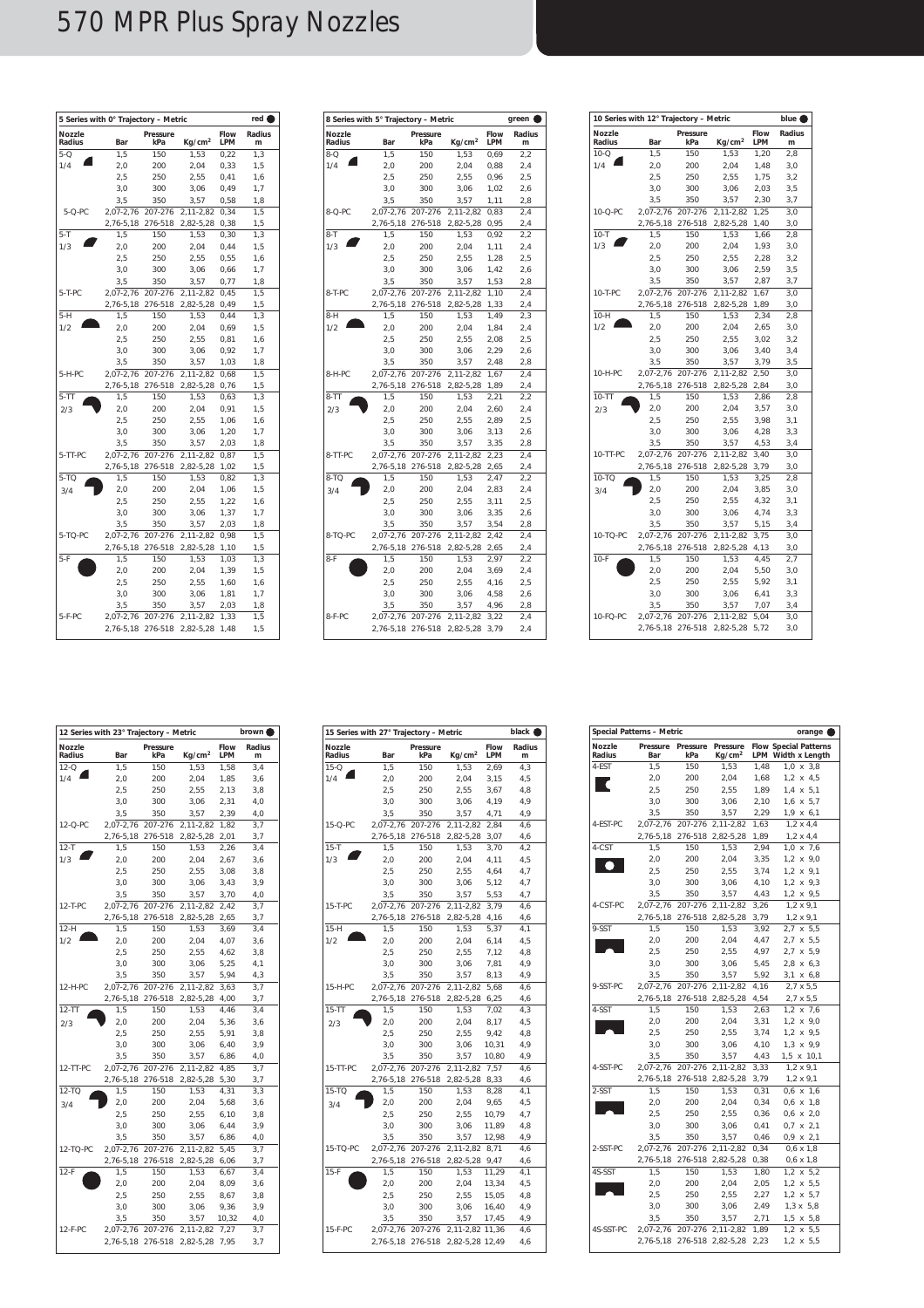











*All performance specifications are based on the stated working pressure available at the base of the sprinkler head.*



**5 Series with 0° Trajectory – English Nozzle Pressure Flow Radius Radius PSI GPM ft** 5-Q 20 0.05 4 1/4 30 0.09 5 40 0.12 6  $\begin{array}{ccc} 0.15 & 6 \\ \hline 0.09 & 5 \\ 0.10 & 5 \end{array}$  $5-Q-PC$   $\frac{50}{30-40}$   $\frac{0.15}{0.09}$ <br>40-75 0.10  $\frac{40-75}{20}$  0.10 5<br>30 0.12 5 5-T 20 0.07 4 1/3 30 0.12 5 10 0.12 5<br>
10 0.16 6<br>
50 0.20 6  $\begin{array}{ccc} 0.20 & 6 \\ 0.12 & 5 \\ 0.13 & 5 \end{array}$  $\frac{50}{30-40}$ <br>5-T-PC  $\frac{30-40}{40-75}$ 40-75 0.12 5<br>
40-75 0.13 5<br>
20 0.10 4<br>
30 0.19 5 5-H 20 0.10 4 1/2 30 0.19 5 40 0.23 6  $\frac{50}{30-40}$  0.27 6<br>40-75 0.20 5  $5-H-PC$   $30-40$ <br> $40-75$ 40-75 0.20 5 5-TT 20 0.15 4  $\frac{10-75}{20}$   $\frac{0.20}{0.15}$   $\frac{3}{4}$ <br>30  $\frac{0.25}{0.30}$  5<br>40  $\frac{0.30}{0.35}$  6 40 0.30<br>50 0.35  $\frac{50}{30-40}$   $\frac{0.35}{0.23}$   $\frac{6}{5}$ <br>40-75 0.27 5 5-TT-PC  $\overline{30-40}$  0.23<br>40-75 0.27 40-75 0.27 5<br>20 0.20 4  $\overline{5-TO}$   $\overline{20}$   $0.20$   $4$ <br> $3/4$   $\overline{30}$   $0.29$   $\overline{5}$  $\begin{array}{cccc} 30 & 0.29 & 5 \\ 40 & 0.34 & 6 \end{array}$ 40 0.34 6 50 0.40 6 5-TQ-PC 30-40 0.26 5<br>40-75 0.29 5  $\overline{5-F}$   $\overline{)40-75}$   $\overline{)0.29}$   $\overline{)5}$ <br> $\overline{30}$   $\overline{)0.38}$   $\overline{)5}$ 40 0.45 6 50 0.53 6 5-F-PC  $\frac{30-40}{30-40}$  0.35 5<br>40-75 0.39 5  $40 - 75$ 2/3 3/4

| 8 Series with 5° Trajectory - English | green           |                    |                |
|---------------------------------------|-----------------|--------------------|----------------|
| <b>Nozzle</b><br>Radius               | Pressure<br>PSI | Flow<br><b>GPM</b> | Radius<br>ft   |
| $8-0$                                 | $\overline{20}$ | 0.17               | 7              |
| 1/4                                   | 30              | 0.24               | 8              |
|                                       | 40              | 0.26               | 9              |
|                                       | 50              | 0.29               | 9              |
| $8-O-PC$                              | $30-40$         | 0.22               | 8              |
|                                       | 40-75           | 0.25               | 8              |
| $8-T$                                 | $\overline{20}$ | 0.23               | 7              |
| 1/3                                   | 30              | 0.30               | 8              |
|                                       | 40              | 0.36               | 9              |
|                                       | 50              | 0.40               | 9              |
| 8-T-PC                                | $30 - 40$       | 0.29               | 8              |
|                                       | 40-75           | 0.35               | 8              |
| $8-H$                                 | 20              | 0.37               | 8              |
| 1/2                                   | 30              | 0.50               | 8              |
|                                       | 40              | 0.58               | 9              |
|                                       | 50              | 0.65               | 9              |
| 8-H-PC                                | $30 - 40$       | 0.44               | 8              |
|                                       | 40-75           | 0.50               | 8              |
| $8-TT$                                | $\overline{2}0$ | 0.56               | 7              |
| 2/3                                   | 30              | 0.70               | 8              |
|                                       | 40              | 0.80               | 9              |
|                                       | 50              | 0.88               | 9              |
| 8-TT-PC                               | $30 - 40$       | 0.59               | 8              |
|                                       | 40-75           | 0.70               | 8              |
| $8-TO$                                | 20              | 0.63               | 7              |
| 3/4                                   | 30              | 0.76               | 8              |
|                                       | 40              | 0.86               | 9              |
|                                       | 50              | 0.93               | 9              |
| 8-TQ-PC                               | $30 - 40$       | 0.64               | $\overline{8}$ |
|                                       | 40-75           | 0.70               | 8              |
| $8-F$                                 | 20              | 0.74               | $\overline{7}$ |
|                                       | 30              | 1.00               | 8              |
|                                       | 40              | 1.16               | 9              |
|                                       | 50              | 1.30               | 9              |
| 8-F-PC                                | $30 - 40$       | .85                | 8              |
|                                       | 40-75           | 1.00               | 8              |

| $red$ $\bullet$ |                         | 8 Series with 5° Trajectory - English |                    | green $\bullet$ |                         | 10 Series with 12° Trajectory - English |                    | blue $\bullet$ |
|-----------------|-------------------------|---------------------------------------|--------------------|-----------------|-------------------------|-----------------------------------------|--------------------|----------------|
| dius<br>ť       | <b>Nozzle</b><br>Radius | Pressure<br>PSI                       | Flow<br><b>GPM</b> | Radius<br>ft    | <b>Nozzle</b><br>Radius | Pressure<br>PSI                         | Flow<br><b>GPM</b> | Radius<br>ft   |
| ī               | $8-Q$                   | $\overline{20}$                       | 0.17               | $\overline{7}$  | $10-o$                  | 20                                      | 0.30               | $\overline{9}$ |
|                 | 1/4                     | 30                                    | 0.24               | 8               | 1/4                     | 30                                      | 0.40               | 10             |
|                 |                         | 40                                    | 0.26               | 9               |                         | 40                                      | 0.50               | 11             |
|                 |                         | 50                                    | 0.29               | 9               |                         | 50                                      | 0.60               | 12             |
|                 | 8-Q-PC                  | $30 - 40$                             | 0.22               | $\overline{8}$  | 10-Q-PC                 | $30 - 40$                               | 0.33               | 10             |
|                 |                         | 40-75                                 | 0.25               | 8               |                         | 40-75                                   | 0.37               | 10             |
|                 | $8-T$                   | $\overline{20}$                       | 0.23               | $\overline{7}$  | $10 - T$                | $\overline{20}$                         | 0.42               | $\overline{9}$ |
|                 | 1/3                     | 30                                    | 0.30               | 8               | 1/3                     | 30                                      | 0.52               | 10             |
|                 |                         | 40                                    | 0.36               | 9               |                         | 40                                      | 0.65               | 11             |
|                 |                         | 50                                    | 0.40               | 9               |                         | 50                                      | 0.75               | 12             |
|                 | 8-T-PC                  | $30 - 40$                             | 0.29               | $\overline{8}$  | 10-T-PC                 | $30 - 40$                               | 0.44               | 10             |
|                 |                         | 40-75                                 | 0.35               | 8               |                         | 40-75                                   | 0.50               | 10             |
|                 | $8-H$                   | $\overline{20}$                       | 0.37               | $\overline{8}$  | $10-H$                  | $\overline{20}$                         | 0.60               | $\overline{9}$ |
|                 | 1/2                     | 30                                    | 0.50               | 8               | 1/2                     | 30                                      | 0.71               | 10             |
|                 |                         | 40                                    | 0.58               | 9               |                         | 40                                      | 0.85               | 11             |
|                 |                         | 50                                    | 0.65               | 9               |                         | 50                                      | 0.99               | 12             |
|                 | 8-H-PC                  | $30 - 40$                             | 0.44               | $\overline{8}$  | 10-H-PC                 | $30 - 40$                               | 0.66               | 10             |
|                 |                         | 40-75                                 | 0.50               | 8               |                         | 40-75                                   | 0.75               | 10             |
|                 | $8-TT$                  | 20                                    | 0.56               | $\overline{7}$  | $10-TT$                 | $\overline{20}$                         | 0.71               | $\overline{9}$ |
|                 | 2/3                     | 30                                    | 0.70               | 8               | 2/3                     | 30                                      | 0.97               | 10             |
|                 |                         | 40                                    | 0.80               | 9               |                         | 40                                      | 1.10               | 11             |
|                 |                         | 50                                    | 0.88               | 9               |                         | 50                                      | 1.19               | 11             |
|                 | 8-TT-PC                 | $30 - 40$                             | 0.59               | $\overline{8}$  | 10-TT-PC                | $30 - 40$                               | 0.89               | 10             |
|                 |                         | 40-75                                 | 0.70               | 8               |                         | 40-75                                   | 1.00               | 10             |
|                 | $8-TQ$                  | 20                                    | 0.63               | $\overline{7}$  | $10 - TQ$               | 20                                      | 0.82               | $\overline{9}$ |
|                 | 3/4                     | 30                                    | 0.76               | 8               | 3/4                     | 30                                      | 1.04               | 10             |
|                 |                         | 40                                    | 0.86               | 9               |                         | 40                                      | 1.20               | 11             |
|                 |                         | 50                                    | 0.93               | 9               |                         | 50                                      | 1.35               | 11             |
|                 | 8-TQ-PC                 | $30 - 40$                             | 0.64               | $\overline{8}$  | 10-TQ-PC                | $30 - 40$                               | 0.99               | 10             |
|                 |                         | 40-75                                 | 0.70               | 8               |                         | 40-75                                   | 1.09               | 10             |
|                 | $8-F$                   | $\overline{20}$                       | 0.74               | $\overline{7}$  | $10-F$                  | $\overline{20}$                         | 1.11               | $\overline{9}$ |
|                 |                         | 30                                    | 1.00               | 8               |                         | 30                                      | 1.49               | 10             |
|                 |                         | 40                                    | 1.16               | 9               |                         | 40                                      | 1.61               | 11             |
|                 |                         | 50                                    | 1.30               | 9               |                         | 50                                      | 1.85               | 11             |
|                 | 8-F-PC                  | $30 - 40$                             | .85                | $\overline{8}$  | 10-F-PC                 | $30 - 40$                               | 1.33               | 10             |
|                 |                         | 40-75                                 | 1.00               | 8               |                         | 40-75                                   | 1.51               | 10             |

| 12 Series with 23° Trajectory - English |                 |                    | brown <b>O</b>  |
|-----------------------------------------|-----------------|--------------------|-----------------|
| Nozzle<br>Radius                        | Pressure<br>PSI | Flow<br><b>GPM</b> | Radius<br>ft    |
| $12 - 0$                                | $\overline{20}$ | 0.40               | $\overline{11}$ |
| 4<br>1/4                                | 30              | 0.50               | 12              |
|                                         | 40              | 0.60               | 13              |
|                                         | 50              | 0.63               | 13              |
| $12-O-PC$                               | $30-40$         | 0.48               | 12              |
|                                         | $40 - 75$       | 0.53               | 12              |
| $12 - T$                                | 20              | 0.57               | 11              |
| 1/3                                     | 30              | 0.72               | 12              |
|                                         | 40              | 0.87               | 13              |
|                                         | 50              | 0.97               | 13              |
| $12-T-PC$                               | $30-40$         | 0.64               | 12              |
|                                         | 40-75           | 0.70               | 12              |
| $12-H$                                  | $\overline{20}$ | 0.95               | 11              |
| 1/2                                     | 30              | 1.09               | 12              |
|                                         | 40              | 1.30               | 13              |
|                                         | 50              | 1.55               | 14              |
| 12-H-PC                                 | $30-40$         | 0.96               | 12              |
|                                         | 40-75           | 1.05               | 12              |
| $12-T$                                  | 20              | 1.12               | 11              |
| 2/3                                     | 30              | 1.45               | 12              |
|                                         | 40              | 1.63               | 13              |
|                                         | 50              | 1.80               | 13              |
| $12-TT-PC$                              | $30-40$         | 1.28               | $\overline{12}$ |
|                                         | 40-75           | 1.40               | 12              |
| $12 - TO$                               | 20              | 1.05               | $\overline{11}$ |
| 3/4                                     | 30              | 1.55               | 12              |
|                                         | 40              | 1.65               | 13              |
|                                         | 50              | 1.80               | 13              |
| 12-TO-PC                                | $30-40$         | 1.44               | 12              |
|                                         | 40-75           | 1.60               | 12              |
| $12-F$                                  | 20              | 1.67               | 11              |
|                                         | 30              | 2.19               | 12              |
|                                         | 40              | 2.35               | 13              |
|                                         | 50              | 2.70               | 13              |
| $12-F-PC$                               | $30 - 40$       | 1.92               | 12              |
|                                         | 40-75           | 2.10               | 12              |

| 12 Series with 23° Trajectory - English |                 |             |                 |  |  |  |  |  |
|-----------------------------------------|-----------------|-------------|-----------------|--|--|--|--|--|
| Nozzle<br>Radius                        | Pressure<br>PSI | Flow<br>GPM |                 |  |  |  |  |  |
| $15-O$                                  | $\overline{20}$ | 0.68        | $\overline{14}$ |  |  |  |  |  |
| 1/4                                     | 30              | 0.85        | 15              |  |  |  |  |  |
|                                         | 40              | 1.04        | 16              |  |  |  |  |  |
|                                         | 50              | 1.23        | 16              |  |  |  |  |  |
| 15-Q-PC                                 | $30-40$         | 0.75        | 15              |  |  |  |  |  |
|                                         | 40-75           | 0.81        | 15              |  |  |  |  |  |
| $15-T$                                  | 20              | 0.95        | 14              |  |  |  |  |  |
| 1/3                                     | 30              | 1.10        | 15              |  |  |  |  |  |
|                                         | 40              | 1.30        | 16              |  |  |  |  |  |
|                                         | 50              | 1.45        | 16              |  |  |  |  |  |
| $15-T-PC$                               | $30-40$         | 1.00        | 15              |  |  |  |  |  |
|                                         | 40-75           | 1.10        | 15              |  |  |  |  |  |
| $15-H$                                  | $\overline{2}0$ | 1.37        | 13              |  |  |  |  |  |
| 1/2                                     | 30              | 1.65        | 15              |  |  |  |  |  |
|                                         | 40              | 2.02        | 16              |  |  |  |  |  |
|                                         | 50              | 2.14        | 16              |  |  |  |  |  |
| 15-H-PC                                 | $30-40$         | 1.50        | 15              |  |  |  |  |  |
|                                         | 40-75           | 1.65        | 15              |  |  |  |  |  |
| $15 - TT$                               | 20              | 1.78        | 14              |  |  |  |  |  |
| 2/3                                     | 30              | 2.20        | 15              |  |  |  |  |  |
|                                         | 40              | 2.66        | 16              |  |  |  |  |  |
|                                         | 50              | 2.84        | 16              |  |  |  |  |  |
| 15-TT-PC                                | $30-40$         | 2.00        | 15              |  |  |  |  |  |
|                                         | 40-75           | 2.20        | 15              |  |  |  |  |  |
| $15-TO$                                 | 20              | 2.10        | $\overline{13}$ |  |  |  |  |  |
| 3/4                                     | 30              | 2.60        | 15              |  |  |  |  |  |
|                                         | 40              | 3.00        | 16              |  |  |  |  |  |
|                                         | 50              | 3.40        | 16              |  |  |  |  |  |
| 15-TO-PC                                | $30-40$         | 2.30        | 15              |  |  |  |  |  |
|                                         | 40-75           | 2.50        | 15              |  |  |  |  |  |
| $15-F$                                  | 20              | 2.85        | $\overline{13}$ |  |  |  |  |  |
|                                         | 30              | 3.60        | 15              |  |  |  |  |  |
|                                         | 40              | 4.20        | 16              |  |  |  |  |  |
|                                         | 50              | 4.58        | 16              |  |  |  |  |  |
| $15-F-PC$                               | $30 - 40$       | 3.00        | 15              |  |  |  |  |  |
|                                         | $40 - 75$       | 3.30        | 15              |  |  |  |  |  |

| brown (         |                  | 12 Series with 23° Trajectory - English |                    | black $\blacksquare$ |                  | Special Patterns - English |                    | orange <b>O</b>                           |
|-----------------|------------------|-----------------------------------------|--------------------|----------------------|------------------|----------------------------|--------------------|-------------------------------------------|
| Radius<br>ft    | Nozzle<br>Radius | Pressure<br>PSI                         | Flow<br><b>GPM</b> | Radius<br>ft         | Nozzle<br>Radius | Pressure<br>PSI            | Flow<br><b>GPM</b> | <b>Special Patterns</b><br>Width x Length |
| $\overline{11}$ | $15-Q$           | $\overline{20}$                         | 0.68               | $\overline{14}$      | 4-EST            | $\overline{20}$            | 0.38               | $3 \times 12$                             |
| 12              | 1/4              | 30                                      | 0.85               | 15                   |                  | 30                         | 0.45               | 4 x 15                                    |
| 13              |                  | 40                                      | 1.04               | 16                   |                  | 40                         | 0.53               | 5 x 18                                    |
| 13              |                  | 50                                      | 1.23               | 16                   |                  | 50                         | 0.60               | 6 x 20                                    |
| $\overline{12}$ | 15-Q-PC          | $30 - 40$                               | 0.75               | $\overline{15}$      | 4-EST-PC         | $30-40$                    | 0.43               | $4 \times 15$                             |
| 12              |                  | 40-75                                   | 0.81               | 15                   |                  | 40-75                      | 0.50               | 4 x 15                                    |
| $\overline{11}$ | $15-T$           | 20                                      | 0.95               | $\overline{14}$      | $4-CST$          | $\overline{20}$            | 0.75               | $3 \times 24$                             |
| 12              | 1/3              | 30                                      | 1.10               | 15                   | ∩                | 30                         | 0.90               | 4 x 30                                    |
| 13              |                  | 40                                      | 1.30               | 16                   |                  | 40                         | 1.04               | 4 x 30                                    |
| 13              |                  | 50                                      | 1.45               | 16                   |                  | 50                         | 1.16               | 4 x 31                                    |
| 12              | 15-T-PC          | $30 - 40$                               | 1.00               | 15                   | 4-CST-PC         | $30 - 40$                  | 0.86               | $4 \times 30$                             |
| 12              |                  | 40-75                                   | 1.10               | 15                   |                  | 40-75                      | 1.00               | 4 x 30                                    |
| 11              | $15-H$           | $\overline{20}$                         | 1.37               | $\overline{13}$      | 9-SST            | $\overline{20}$            | 1.00               | $9 \times 18$                             |
| 12              | 1/2              | 30                                      | 1.65               | 15                   |                  | 30                         | 1.20               | 9 x 18                                    |
| 13              |                  | 40                                      | 2.02               | 16                   |                  | 40                         | 1.38               | $9 \times 20$                             |
| 14              |                  | 50                                      | 2.14               | 16                   |                  | 50                         | 1.55               | 10 x 22                                   |
| $\overline{12}$ | 15-H-PC          | $30 - 40$                               | 1.50               | $\overline{15}$      | 9-SST-PC         | $30 - 40$                  | 1.10               | $9 \times 18$                             |
| 12              |                  | 40-75                                   | 1.65               | 15                   |                  | 40-75                      | 1.20               | 9 x 18                                    |
| 11              | $15-TT$          | $\overline{20}$                         | 1.78               | 14                   | 4-SST            | 20                         | 0.65               | $4 \times 24$                             |
| 12              | 2/3              | 30                                      | 2.20               | 15                   |                  | 30                         | 0.90               | 4 x 30                                    |
| 13              |                  | 40                                      | 2.66               | 16                   |                  | 40                         | 1.04               | 4 x 32                                    |
| 13              |                  | 50                                      | 2.84               | 16                   |                  | 50                         | 1.16               | 5 x 33                                    |
| $\overline{12}$ | 15-TT-PC         | $30 - 40$                               | 2.00               | $\overline{15}$      | 4-SST-PC         | $30 - 40$                  | 0.88               | $4 \times 30$                             |
| 12              |                  | 40-75                                   | 2.20               | 15                   |                  | 40-75                      | 1.00               | 4 x 30                                    |
| $\overline{11}$ | $15 - TQ$        | $\overline{20}$                         | 2.10               | $\overline{13}$      | $2-SST$          | 20                         | 0.08               | $2 \times 5$                              |
| 12              | 3/4              | 30                                      | 2.60               | 15                   |                  | 30                         | 0.09               | 2 x 6                                     |
| 13              |                  | 40                                      | 3.00               | 16                   |                  | 40                         | 0.10               | 2 x 7                                     |
| 13              |                  | 50                                      | 3.40               | 16                   |                  | 50                         | 0.12               | 3 x 7                                     |
| $\overline{12}$ | 15-TQ-PC         | $30 - 40$                               | 2.30               | $\overline{15}$      | 2-SST-PC         | $30 - 40$                  | 0.09               | 2 x 6                                     |
| 12              |                  | 40-75                                   | 2.50               | 15                   |                  | 40-75                      | 0.10               | 2 x 6                                     |
| $\overline{11}$ | $15-F$           | $\overline{20}$                         | 2.85               | $\overline{13}$      | 4S-SST           | $\overline{20}$            | 0.46               | $4 \times 17$                             |
| 12              |                  | 30                                      | 3.60               | 15                   |                  | 30                         | 0.55               | 4 x 18                                    |
| 13              |                  | 40                                      | 4.20               | 16                   |                  | 40                         | 0.63               | 4 x 19                                    |
| 13              |                  | 50                                      | 4.58               | 16                   |                  | 50                         | 0.71               | 5 x 19                                    |
| 12              | 15-F-PC          | $30 - 40$                               | 3.00               | 15                   | 4S-SST-PC        | $30 - 40$                  | 0.50               | $4 \times 18$                             |
| 12              |                  | 40-75                                   | 3.30               | 15                   |                  | 40-75                      | 0.59               | 4 x 18                                    |